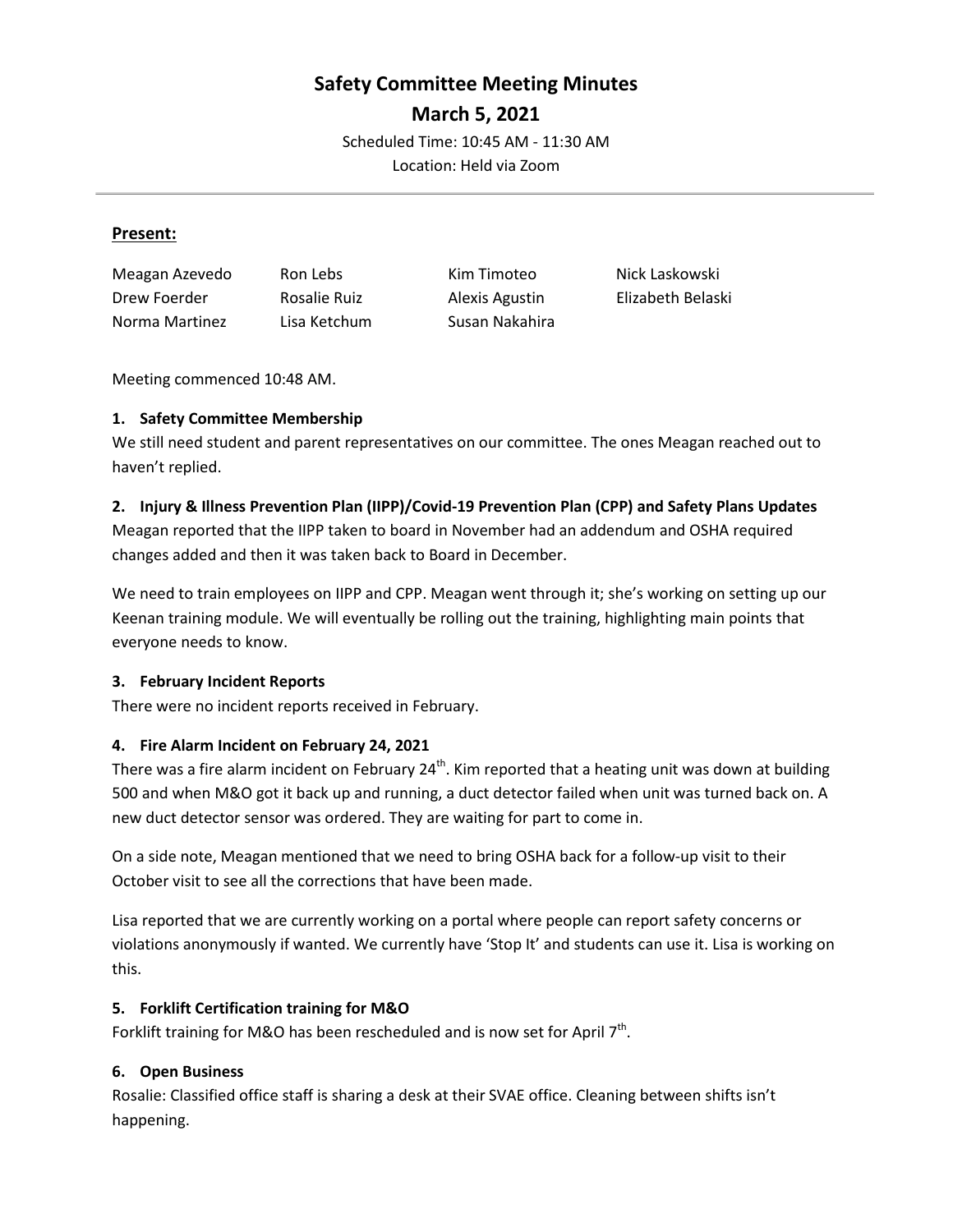Lisa: There have been new updates from CalOSHA around sanitization and disinfecting which have reduced the frequency and need for cleaning so often. New product we're using has a 1-min dwell time vs old product of 10-min dwell time. But they've backed off on California healthy schools act for several reasons.

- 1. They know it's not more effective in cleaning the virus whether we do it every 2 hrs vs. 4 hrs
- 2. The constant being around chemicals is counter-productive.
- 3. Taking a look at how often we're sanitizing to make sure we're compliant to make sure we're not harming anyone with the chemicals in the product
- 4. This is called "hot desking"
- 5. They're focusing more on masking, distancing and hand sanitizing.
- 6. We're still doing MERV 13 filters, paying attention to air quality.

Rosalie, they're using the same phone and keyboard. Alexis will be ordering an additional phone and keyboard but until then they're sharing and she feels they should be sanitized.

Lisa will look further into the protocols and talk to Ricky when he gets back and then get back to Rosalie, as well as Norma.

Kim added that Ricky did assign a custodian to spray between shifts but also reached out to Lisa for updated protocols. We'll await Lisa's instructions on how to approach this. Ricky said employees should be using provided wipes to wipe their phones, mice and keyboards.

Lisa gave a presentation showing our main MetroEd web site and showed changes that Amanda made.

The Safety page shows our Safety Committee, a Covid informational page, IIPP, safety docs , Covid Preparedness Plan (CPP), parent resources, etc.

Nick – Staff Covid testing was cancelled this week. Are there plans for next week?

Lisa – Our Health Screener wasn't available. We should resume our routine testing schedule next week. When we were in the purple, they recommended testing every week. Now that we're in red, they recommend once a month. But we'll be looking at our schedule.

Lisa added that even after getting vaccinated, they still recommend surveillance testing.

Lisa will be sending out a survey soon about onsite Covid testing, or testing in general.

Drew – 2 questions:

- 1) Vaccination symptoms. Has there been any discussion on anyone who calls in sick?
	- a. Lisa shared guidelines for post-vaccination symptoms chart that Alyssa shared.
- 2) Taking temps of students when they return?
	- a. Lisa no. The State says no temp readings necessary. We will not be doing that. Lisa posted a video on our web site from UCSF on the spread of virus in schools.

Any topics for future meetings or other concerns should be sent to kim.